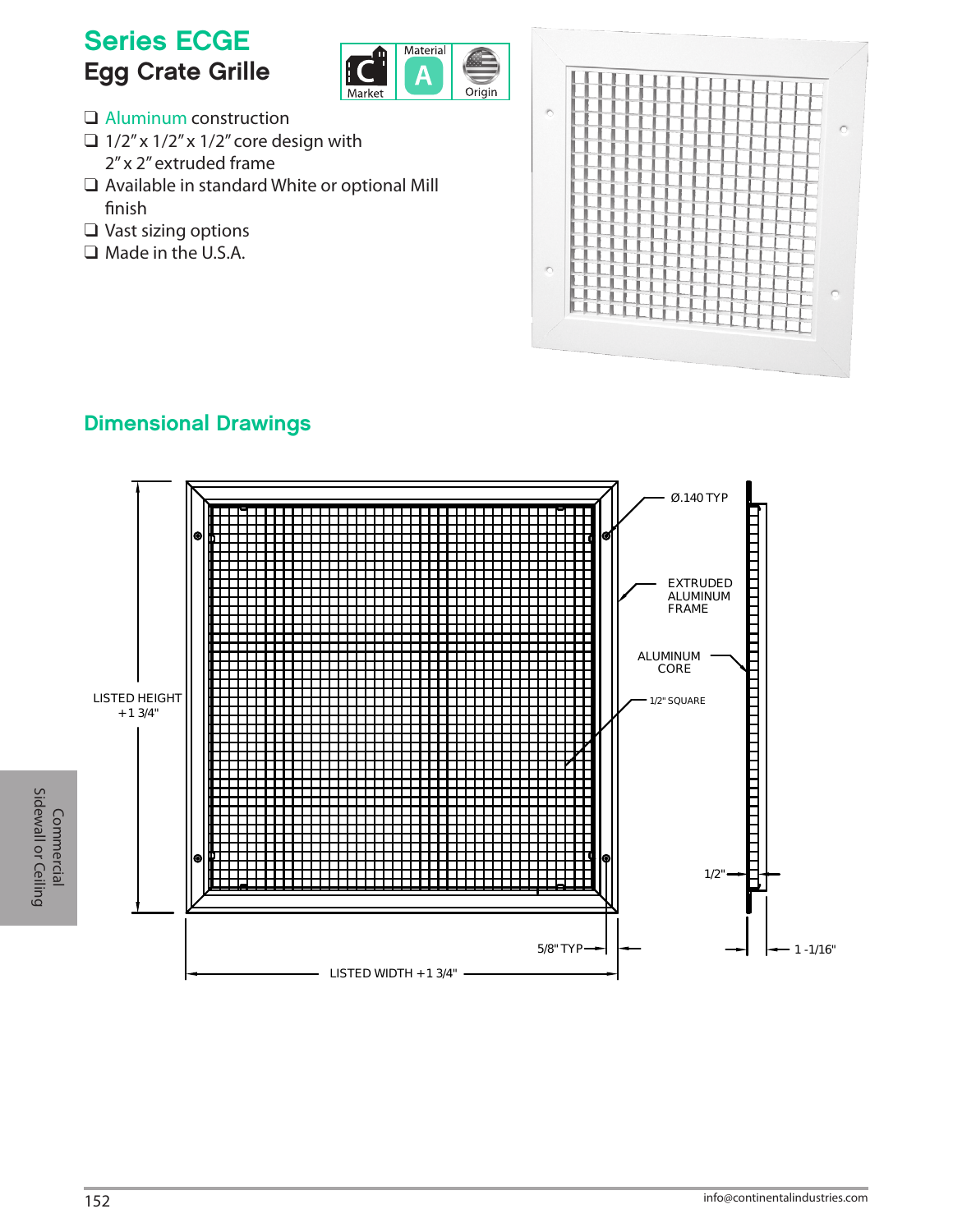### Performance Data, Series ECGE

| Unit<br><b>Size</b>       | Overall<br><b>Size</b> | Face<br>Velocity | 300   | 400   | 500   | 600   | 700   | 800   | 900   | 1000  |
|---------------------------|------------------------|------------------|-------|-------|-------|-------|-------|-------|-------|-------|
| $8 \times 8$<br>Ak.22     | 93/4 x 93/4            | Cfm              | 66    | 87    | 108   | 130   | 152   | 174   | 195   | 217   |
|                           |                        | Ps               | 0.008 | 0.010 | 0.013 | 0.018 | 0.023 | 0.031 | 0.039 | 0.049 |
| $10 \times 10$<br>Ak.40   | 113/4 x 113/4          | Cfm              | 120   | 160   | 200   | 240   | 280   | 320   | 360   | 400   |
|                           |                        | Ps               | 0.008 | 0.010 | 0.014 | 0.018 | 0.024 | 0.031 | 0.040 | 0.050 |
| 12 x 12<br>Ak .62         | 133/4 x 13 3/4         | Cfm              | 186   | 249   | 311   | 373   | 435   | 497   | 559   | 622   |
|                           |                        | Ps               | 0.010 | 0.011 | 0.014 | 0.018 | 0.025 | 0.032 | 0.041 | 0.051 |
| $14 \times 14$<br>Ak.86   | 153/4 x 153/4          | Cfm              | 258   | 345   | 431   | 517   | 603   | 689   | 775   | 862   |
|                           |                        | Ps               | 0.010 | 0.011 | 0.014 | 0.019 | 0.025 | 0.032 | 0.041 | 0.052 |
| 16 x 16<br>Ak 1.10        | 173/4 x 173/4          | Cfm              | 330   | 440   | 550   | 660   | 770   | 880   | 990   | 1100  |
|                           |                        | Ps               | 0.010 | 0.012 | 0.015 | 0.019 | 0.025 | 0.033 | 0.042 | 0.052 |
| 18 x 18<br>Ak 1.51        | 193/4 x 193/4          | Cfm              | 453   | 604   | 756   | 907   | 1058  | 1209  | 1360  | 1511  |
|                           |                        | Ps               | 0.011 | 0.013 | 0.015 | 0.019 | 0.026 | 0.033 | 0.042 | 0.054 |
| $20 \times 20$<br>Ak 1.88 | 213/4 x 213/4          | Cfm              | 564   | 751   | 939   | 1127  | 1315  | 1502  | 1690  | 1878  |
|                           |                        | Ps               | 0.011 | 0.013 | 0.015 | 0.019 | 0.026 | 0.034 | 0.043 | 0.055 |
| 24 x 24<br>Ak 2.71        | 253/4 x 253/4          | Cfm              | 813   | 1083  | 1354  | 1625  | 1895  | 2166  | 2437  | 2708  |
|                           |                        | Ps               | 0.012 | 0.014 | 0.016 | 0.020 | 0.027 | 0.034 | 0.043 | 0.056 |
| 30 x 30<br>Ak 4.16        | 313/4 x 313/4          | Cfm              | 1248  | 1665  | 2081  | 2497  | 2913  | 3330  | 3746  | 4162  |
|                           |                        | Ps               | 0.012 | 0.014 | 0.016 | 0.020 | 0.027 | 0.035 | 0.044 | 0.057 |
| 36 x 36<br>Ak 5.81        | 373/4 x 373/4          | Cfm              | 1743  | 2325  | 2906  | 3487  | 4068  | 4650  | 5231  | 5812  |
|                           |                        | Ps               | 0.013 | 0.015 | 0.017 | 0.021 | 0.028 | 0.036 | 0.045 | 0.058 |
| 48 x 48<br>Ak 9.38        | 493/4 x 493/4          | Cfm              | 2814  | 3751  | 4689  | 5626  | 6564  | 7502  | 8439  | 9377  |
|                           |                        |                  | 0.014 | 0.016 | 0.019 | 0.023 | 0.031 | 0.039 | 0.049 | 0.061 |

#### **Product Sizes**

This product is available in a vast number of sizes. The Performance Data above is only for select sizes. See your authorized Continental distributor, or the Continental web site [\(www.continentalindustries.com](http://www.continentalindustries.com)) for a complete description of most commonly available sizes for each product.

#### **Calculating CFM for Sizes Not Listed**

You can calculate CFM for larger and smaller sizes than those listed in this and other tables. Do so by using CFM data from a listed size and by extrapolating to the desired size.

For example, if you need the value of a 32" x 20" grille, you can use the square size value of a smaller unit and multiply by the square size of the size needed. The 32" x 20" grille has an area of 640 square inches (32 multiplied by 20). In this example you can use a 16" x 20" grille, which has an area of 320 square inches (exactly half of the desired grille size). Thus, the 32" x 20" is 2 times larger. In this case then, simply take the listed CFM for the  $16''$  x 20" unit and multiply by 2 = 678 CFM.